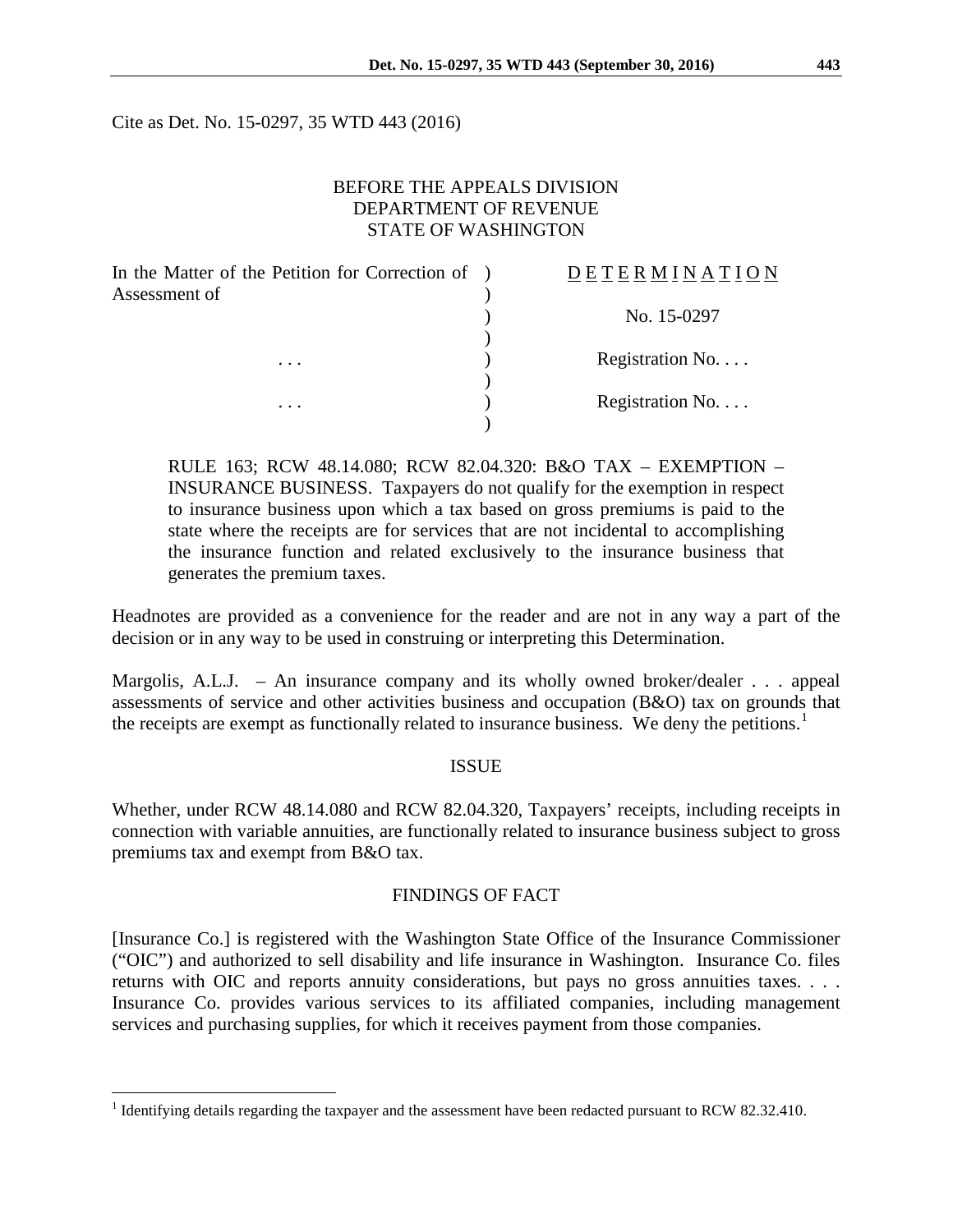[Broker/dealer] is wholly owned by Insurance Co. It is a broker/dealer that distributes various products, including annuities and mutual funds, and provides related services. $2$  (Insurance Co. and Broker/dealer are collectively referred to as "Taxpayers").

The Department of Revenue's (Department's) Audit Division (Audit) examined Insurance Co.'s records for the period of January 1, 2008 through December 31, 2012, and on June 25, 2014, assessed Insurance Co. \$ . . . . The assessment is comprised of \$ . . . in service and other activities B&O tax, \$ . . . in interest, and \$ . . . in a 5% assessment penalty.

Audit examined Broker/dealer's records for two periods, and on November 19, 2013, issued separate assessments based on unreported revenues for each of these periods. Audit examined Broker/dealer's records for the period of January 1, 2006 through December 31, 2008, and assessed Broker/dealer \$ . . . . The assessment is comprised of \$ . . . in service and other activities B&O tax, \$ . . . in 25% delinquent return penalties, \$ . . . in interest, \$ . . . in a 5% assessment penalty, and \$ . . . in a 5% unregistered business penalty. Audit examined Broker/dealer's records for the period January 1, 2009 through December 31, 2012, and assessed Broker/dealer  $\$\ldots$ . The assessment is comprised of  $\$\ldots$  in service and other activities B&O tax,  $\$\dots$  in 25% delinquent penalties,  $\$\dots$  in interest,  $\$\dots$  in a 5% assessment penalty, and  $\$\dots$ . . in a 5% unregistered business penalty.

At issue in this matter is B&O tax that Audit assessed on the payments Insurance Co. received from two affiliated entities, Broker/dealer and [Trust Co.].<sup>[3](#page-1-1),[4](#page-1-2)</sup> Also at issue is B&O tax that Audit assessed on receipts by Broker/dealer, which Taxpayer asserts are derived mostly from the distribution of variable annuities.<sup>[5](#page-1-3)</sup>

# ANALYSIS

Washington's B&O tax is imposed on every person "for the act or privilege of engaging in business activities" and applies to the gross income of the business. RCW 82.04.220. "Business" for B&O tax purposes includes "all activities engaged in with the object of gain, benefit, or advantage to the taxpayer or to another person or class, directly or indirectly." RCW 82.04.140. Gross income of the business includes compensation for the rendition of services without any deduction for any expense whatsoever paid or accrued. RCW 82.04.080.

<span id="page-1-0"></span> <sup>2</sup> . . .

<span id="page-1-1"></span><sup>&</sup>lt;sup>3</sup> Subject to various terms and agreements, the services that Insurance Co. performs for Broker/dealer and Trust Co. include providing personnel and facilities; performing accounting, bookkeeping services, and treasury tasks; tax related services; operations support and administration; recordkeeping; data processing; communications; legal advisory services; corporate secretarial services; auditing services; personnel services; public relations services; and corporate insurance, marketing, and consulting services . . . .<br><sup>4</sup> Trust Co. is indirectly wholly owned by Insurance Co., and provides banking and trust services. Trust Co. is a

<span id="page-1-2"></span>federal savings bank established . . . to provide services primarily to Insurance Co. participants and non-profit organizations, and . . . acquired the right to offer deposit and loan products to the public . . . .

<span id="page-1-3"></span><sup>&</sup>lt;sup>5</sup> Taxpayers provided a document indicating that revenues derived from distribution activities related to the issuance of variable annuity contracts by . . . (a companion company to Insurance Co.) and Insurance Co., represent 72.8% and 4.6% of revenues, respectively . . . .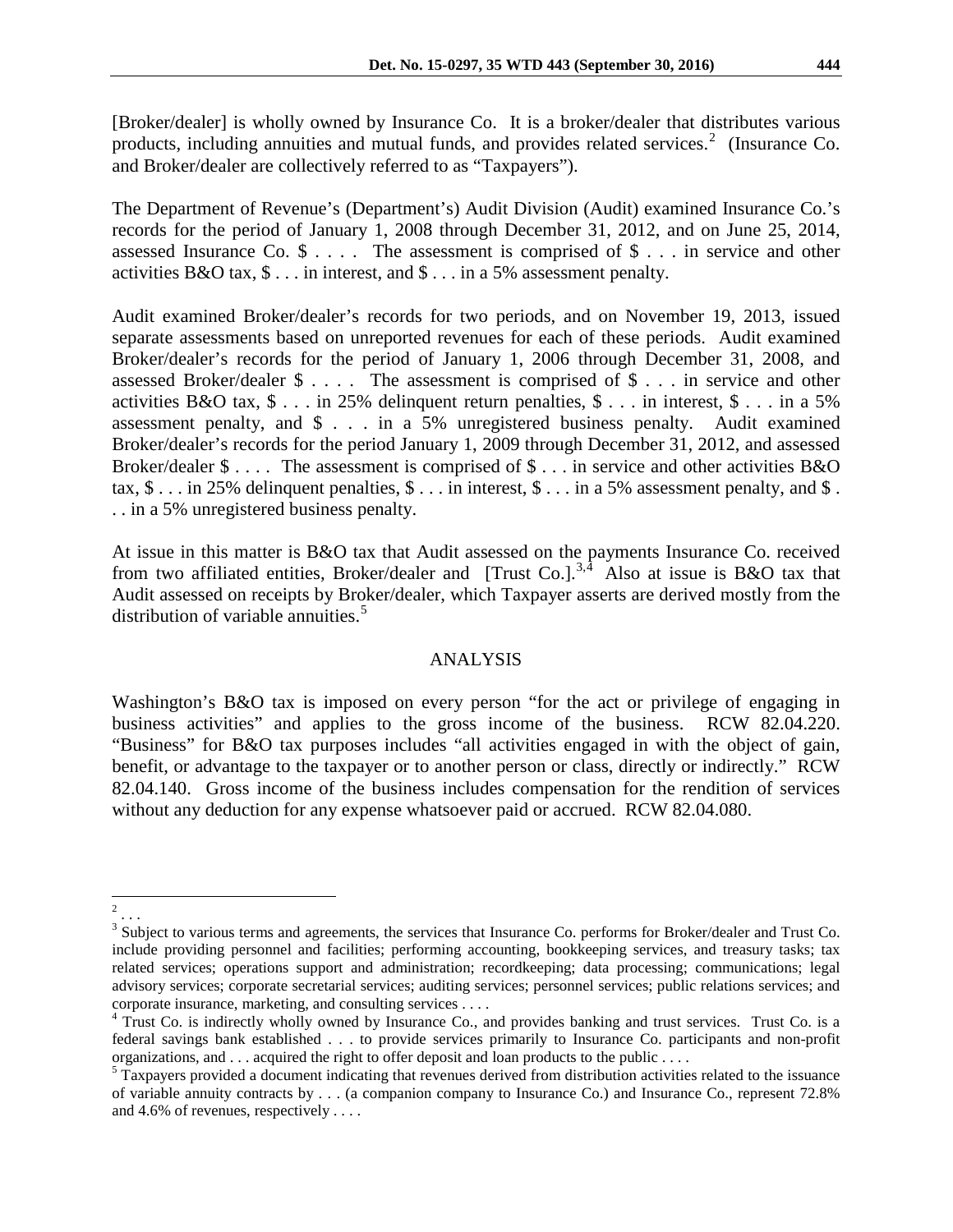The Legislature "intended to impose the business and occupation tax upon virtually all business activities carried on within the state." *Simpson Inv. Co. v. Dep't of Revenue*, 141 Wn.2d 139, 149, 3 P.3d 741 (2000) (quoting *Time Oil Co. v. State*, 79 Wn.2d 143, 146, 483 P.2d 628 (1971)). Unlike the federal income tax, the B&O tax is not a tax on profit, net gain, capital gain, or sales "but a tax on the total money or money's worth received in the course of doing business." *Budget Rent-A-Car of Wash.-Oregon v. Dep't of Revenue*, 81 Wn.2d 171, 173, 500 P.2d 764 (1972). The B&O tax provisions "leave practically no business and commerce free of the business and occupation tax." *Id*. at 175.

The B&O tax rate varies according to the nature, or classification, of the business activity. *See generally,* ch. 82.04 RCW. Business activities other than those classified elsewhere in Chapter 82.04 RCW fall under the catch-all service and other activities B&O tax classification. RCW 82.04.290(2). In general, insurance companies and brokers are subject to B&O tax under this classification. WAC 458-20-163(1) (Rule 163); WAC 458-20-224(2).

RCW 82.04.320 provides an exemption for insurance business as follows:

This chapter shall not apply to any person in respect to insurance business upon which a tax based on gross premiums is paid to the state: PROVIDED, That the provisions of this section shall not exempt any person engaging in the business of representing any insurance company, whether as general or local agent, or acting as broker for such companies. . . .

(Emphasis added.)

The tax "based on gross premiums" mentioned in RCW 82.04.320 is the tax on premiums imposed under 48.14 RCW. RCW 48.14.080 states that "the taxes imposed by this title are in lieu of all other taxes, except as otherwise provided in this section."[6](#page-2-0) The tax is imposed [on insurers] under RCW 48.14.020 on "all premiums" with certain exclusions. $\begin{bmatrix} 7 \end{bmatrix}$  $\begin{bmatrix} 7 \end{bmatrix}$  $\begin{bmatrix} 7 \end{bmatrix}$  One such exclusion is for "consideration received by an insurer for the granting of an annuity." RCW 48.14.020(1).

WAC 458-20-163 (Rule 163) is the administrative rule that explains tax liabilities for insurance companies. It explains the exemption under RCW 82.04.320 as follows (in pertinent part):

RCW [82.04.320](http://app.leg.wa.gov/RCW/default.aspx?cite=82.04.320) provides an exemption to any person with respect to insurance business upon which a tax based on gross premiums is paid to the state of Washington. It should be noted, however, that the law provides expressly that this exemption does not extend to "any person engaging in the business of representing any insurance company, whether as general or local agent, or acting as broker for such companies" . . . . The exemption also

<span id="page-2-0"></span><sup>&</sup>lt;sup>6</sup> Insurers are subject to sales tax or use tax on their purchases of tangible personal property, extended warranties, digital goods and codes, and retail services. They are also obligated to collect sales tax on their sales of these items. http://dor.wa.gov/Content/DoingBusiness/BusinessTypes/Industry/insurance/default (last accessed September 15, 2015).

<span id="page-2-1"></span><sup>&</sup>lt;sup>7</sup> [Under RCW 48.01.050, an "insurer" is a person "engaged in the business of making contracts of insurance."]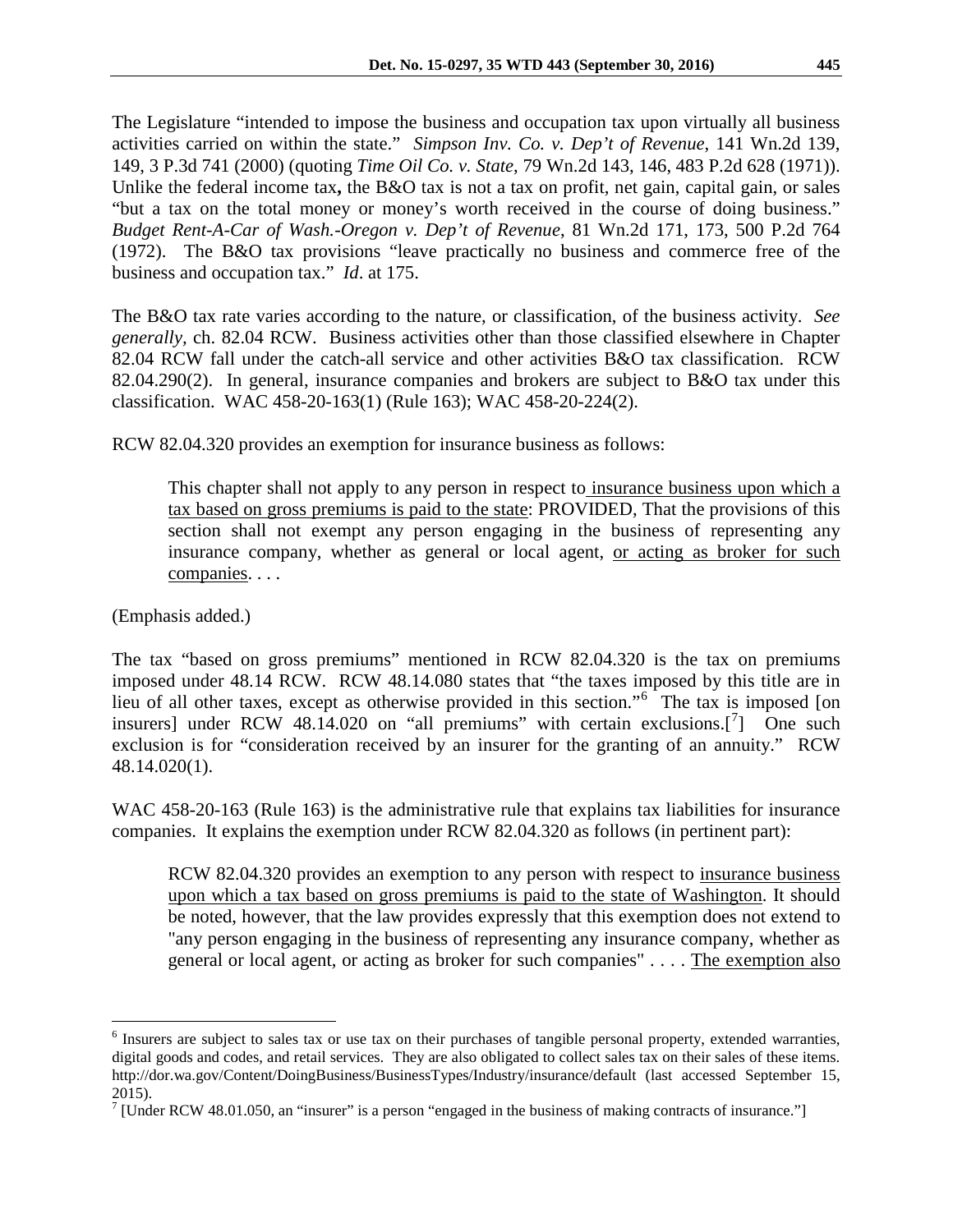does not apply to any business engaged in by an insurance company other than its insurance business.

Rule 163(2)(a) (emphasis added.)

The exemption includes activities "functionally related to the taxpayer's conduct of its insurance business," which are "activities incidental to accomplishing the insurance function." Det. No. 88- 311A, 9 WTD 293, 297 (1990). We explained in 9 WTD 293 how this inclusion for functionally related activities applies to services performed by an affiliate of the insurance business as follows (in pertinent part, footnote omitted):

Services performed for an affiliate will be considered functionally related, provided they are rendered in the regular course of the taxpayer's insurance business and relate exclusively to the affiliate's insurance business. General administrative services such as accounting, personnel and data processing are considered functionally related when performed for an affiliate's insurance business. Legal services provided to an affiliate that relate to its insurance business are also considered functionally related. If the affiliate is engaged in one or more business activities not related to the insurance business, services rendered to the affiliate are taxable to the extent they relate to other business activities. For example, accounting and data processing services provided to an affiliate whose sole activity is providing financial counseling to individuals would not be considered functionally related to the insurance business.

\*\*\*

The assessment in question involves expense allocations to affiliates for services performed by the taxpayer's home and divisional offices. These services include data processing, accounting, legal, personnel, education and administration rendered to the taxpayer's affiliates in the course of its insurance business. Each of the taxpayer's affiliates is engaged in the insurance business to which these services are functionally related.

*Id.* at 297-298. (Emphasis added.)

... We find that in order for the receipts to be exempt from B&O tax, they must be for services incidental to accomplishing the insurance function, and related exclusively to the insurance business that generates the premium taxes.

Taxpayers argue that they are unlike most insurance groups such that the exemption should apply to all of the receipts at issue. They assert that because they are ultimately not-for-profit and benefits from subsidiary earnings accrue to insurance policyholders and thus are part of the "insurance chain," the receipts are functionally related to insurance business and thus exempt. Essentially, Taxpayers assert that we should broadly apply the "functionally related" test and grant the exemption on grounds that insurance policyholders are the ultimate beneficiaries. We find no grounds for this broad application.